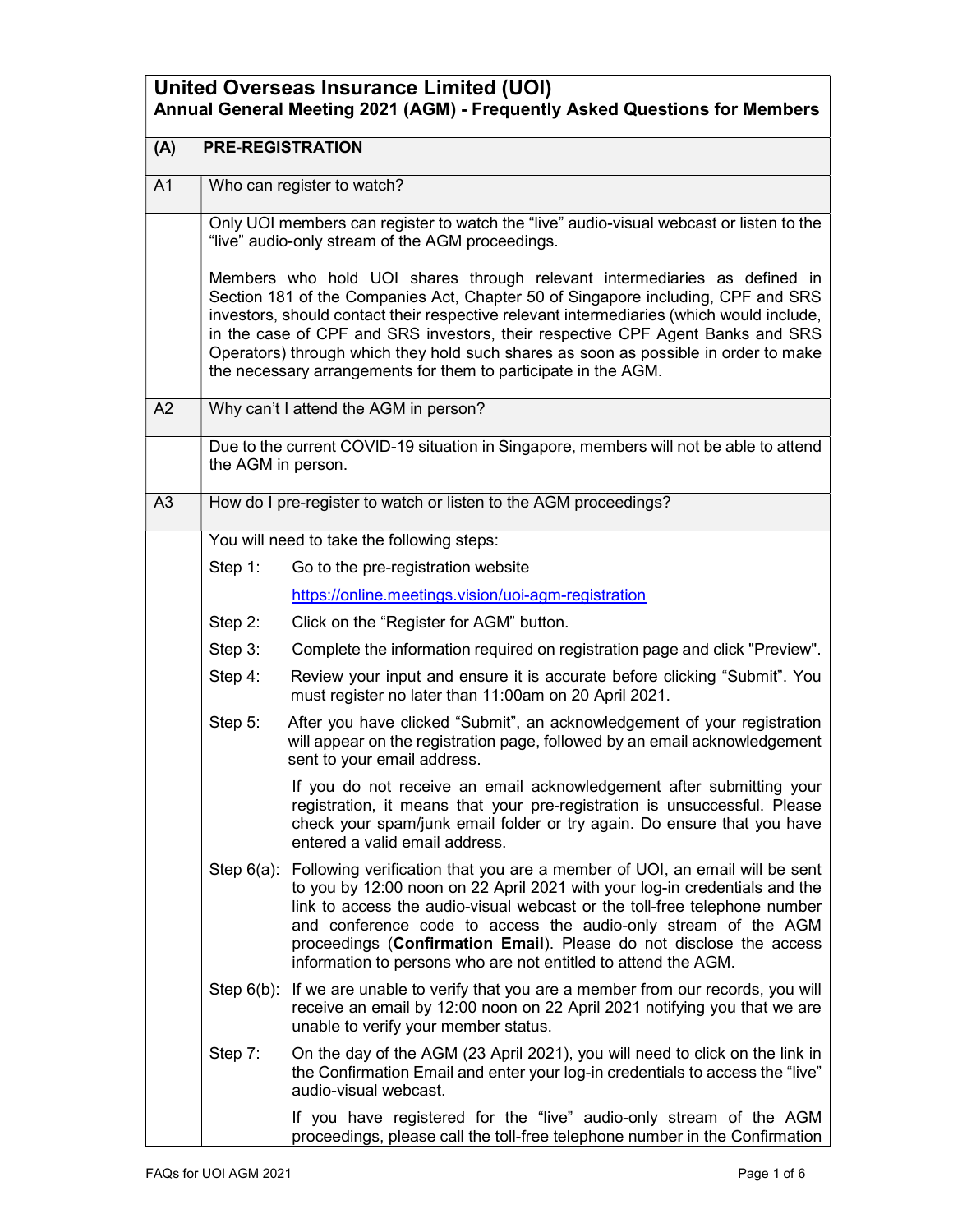|                | Email using your phone having the telephone number submitted during the<br>pre-registration and enter the conference code to listen to audio-only<br>stream. The AGM is scheduled to start at 11:00am.                                                                                                                                                                                                                                                                                                                                                                                                                                                                                                                                                                                                                                                                                                    |  |
|----------------|-----------------------------------------------------------------------------------------------------------------------------------------------------------------------------------------------------------------------------------------------------------------------------------------------------------------------------------------------------------------------------------------------------------------------------------------------------------------------------------------------------------------------------------------------------------------------------------------------------------------------------------------------------------------------------------------------------------------------------------------------------------------------------------------------------------------------------------------------------------------------------------------------------------|--|
|                | Note:                                                                                                                                                                                                                                                                                                                                                                                                                                                                                                                                                                                                                                                                                                                                                                                                                                                                                                     |  |
|                | 1.<br>If you have made multiple registrations for both "Audio-Visual" and "Audio-Only"<br>options, we will take your last option registered as the final preferred option.                                                                                                                                                                                                                                                                                                                                                                                                                                                                                                                                                                                                                                                                                                                                |  |
|                | 2.<br>Registrants whose status as members cannot be verified will receive an email by<br>12:00 noon on 22 April 2021 informing them of the unsuccessful registration.                                                                                                                                                                                                                                                                                                                                                                                                                                                                                                                                                                                                                                                                                                                                     |  |
|                | 3.<br>Members who do not receive an email by 12:00 noon on 22 April 2021 but<br>have registered by the closing deadline of 11:00am on 20 April 2021 may<br>contact our share registrar, Boardroom Corporate & Advisory Services Pte.<br>Ltd. at (+65) 6536 5355 during office hours from 8:30am to 5:30pm, Monday<br>to Friday or by email to srs.teamb@boardroomlimited.com.                                                                                                                                                                                                                                                                                                                                                                                                                                                                                                                             |  |
|                | PERSONAL DATA PRIVACY<br>4.                                                                                                                                                                                                                                                                                                                                                                                                                                                                                                                                                                                                                                                                                                                                                                                                                                                                               |  |
|                | By submitting an instrument appointing the Chairman of the Meeting as proxy to<br>attend, to speak and to vote at the AGM and/or any adjournment thereof, a<br>member of the Company consents to the collection, use and disclosure of the<br>member's personal data by the Company* for the purposes of the processing,<br>administration and analysis by the Company* of the appointment of the Chairman<br>of the Meeting as proxy for the AGM (including any adjournment thereof) and the<br>preparation and compilation of the attendance lists, minutes, notes of discussion<br>and other documents relating to the AGM (including any adjournment thereof), for<br>publication of the names and comments of the members and proxy on the<br>Company's website, and in order for the Company* to comply with any applicable<br>laws, listing rules, take-over rules, regulations and/or guidelines. |  |
|                | * including the Company's agents and/or service providers                                                                                                                                                                                                                                                                                                                                                                                                                                                                                                                                                                                                                                                                                                                                                                                                                                                 |  |
|                |                                                                                                                                                                                                                                                                                                                                                                                                                                                                                                                                                                                                                                                                                                                                                                                                                                                                                                           |  |
| A4             | What information do I need to provide to register online?                                                                                                                                                                                                                                                                                                                                                                                                                                                                                                                                                                                                                                                                                                                                                                                                                                                 |  |
|                | You will need to provide the following information:<br>Name (as per CDP/CPF/SRS/Scrip-based records. If your shares are held under<br>$\bullet$<br>Joint Members' names, please fill in all members' names as per these records.<br>However, only one NRIC/Passport number and email address is required.)<br><b>Email Address</b><br>Shareholding type (how your UOI shares are held, e.g. CDP)<br>$\bullet$<br>NRIC/Passport/Company Registration Number<br>Valid mobile or landline number that will be used to dial in for the audio-only<br>stream                                                                                                                                                                                                                                                                                                                                                   |  |
| A <sub>5</sub> | Why do I need to provide my full NRIC/Passport/Company Registration number?                                                                                                                                                                                                                                                                                                                                                                                                                                                                                                                                                                                                                                                                                                                                                                                                                               |  |
|                | This is to enable UOI to verify that you are an authenticated member.                                                                                                                                                                                                                                                                                                                                                                                                                                                                                                                                                                                                                                                                                                                                                                                                                                     |  |
| A <sub>6</sub> | When can I start to pre-register for the AGM?                                                                                                                                                                                                                                                                                                                                                                                                                                                                                                                                                                                                                                                                                                                                                                                                                                                             |  |
|                | Pre-registration for the AGM starts from 1 April 2021.                                                                                                                                                                                                                                                                                                                                                                                                                                                                                                                                                                                                                                                                                                                                                                                                                                                    |  |
| A7             | Is there a closing date for the pre-registration?                                                                                                                                                                                                                                                                                                                                                                                                                                                                                                                                                                                                                                                                                                                                                                                                                                                         |  |
|                | Pre-registration for the AGM closes at 11:00am on 20 April 2021.                                                                                                                                                                                                                                                                                                                                                                                                                                                                                                                                                                                                                                                                                                                                                                                                                                          |  |
| A <sub>8</sub> | Can I register another person to watch the "live" audio-visual webcast or listen to the<br>"live" audio-only stream on my behalf?                                                                                                                                                                                                                                                                                                                                                                                                                                                                                                                                                                                                                                                                                                                                                                         |  |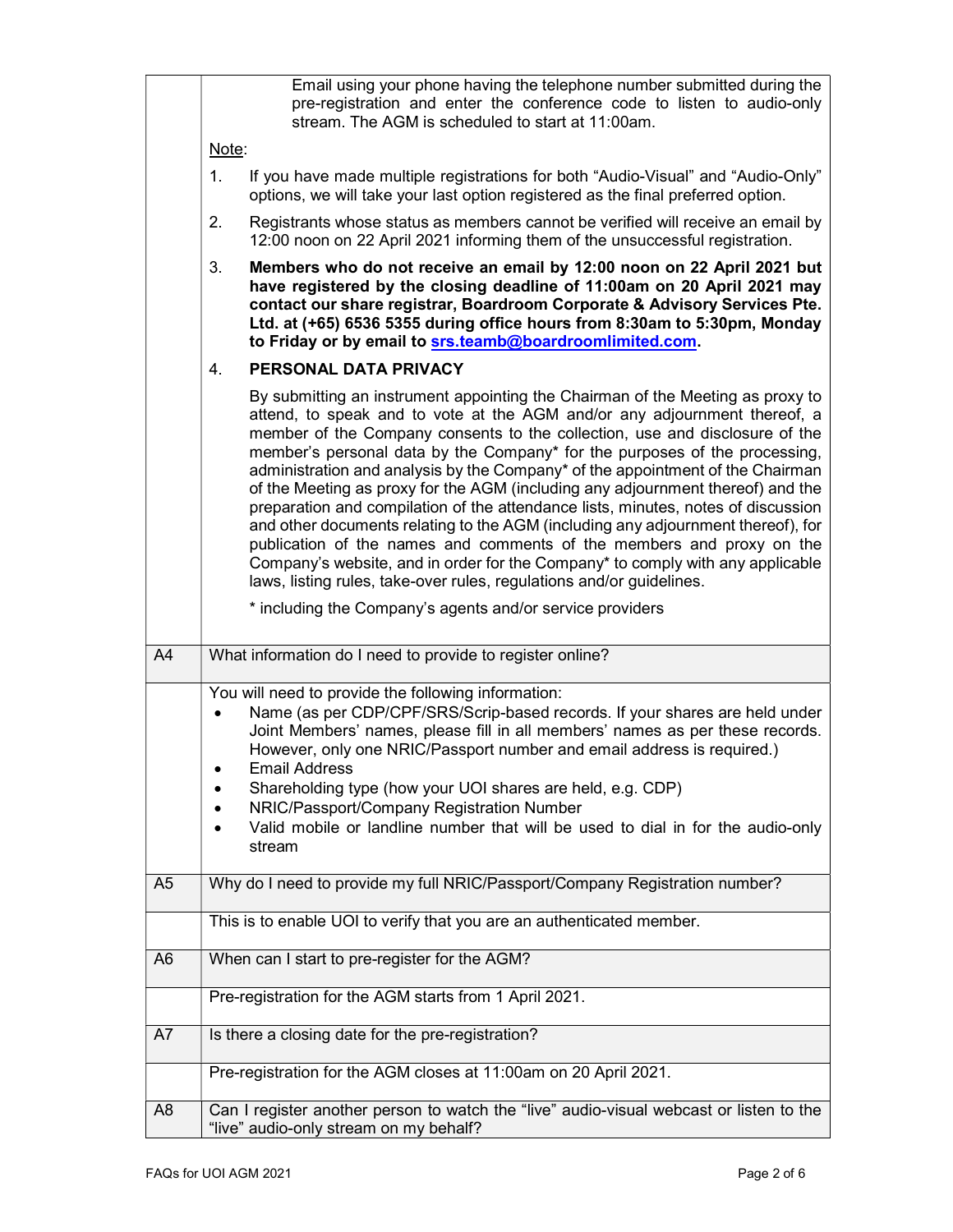|                | No. The AGM is a private event. Only UOI members will be able to register<br>to watch the "live" audio-visual webcast or listen to the "live" audio-only stream.                                                                                                                                                                                                                       |
|----------------|----------------------------------------------------------------------------------------------------------------------------------------------------------------------------------------------------------------------------------------------------------------------------------------------------------------------------------------------------------------------------------------|
| A <sub>9</sub> | If I hold UOI shares via a securities sub-account with a depository agent (e.g. a nominee<br>company), can I register to watch the "live" audio-visual webcast or listen to the "live"<br>audio-only stream?                                                                                                                                                                           |
|                | Yes, you must register through your depository agent. Please contact your depository<br>agent as soon as possible as your depository agent has to register with UOI by 11:00am<br>on 20 April 2021.                                                                                                                                                                                    |
| A10            | If I am a CPF and/or SRS investor holding UOI shares, can I register to watch the "live"<br>audio-visual webcast or listen to the "live" audio-only stream?                                                                                                                                                                                                                            |
|                | Yes, you can pre-register to do so. However, if you wish to vote on the resolutions, you<br>need to submit your voting instructions to your CPF Agent Bank/SRS operator before<br>5:00pm on 13 April 2021 in order for your voting instructions to be forwarded to UOI<br>by 11:00am on 20 April 2021.                                                                                 |
| A11            | What can I do if I have pre-registered but do not receive the Confirmation Email by<br>12:00 noon on 22 April 2021?                                                                                                                                                                                                                                                                    |
|                | If you have pre-registered by the deadline of 11:00am on 20 April 2021 but have not<br>received the Confirmation Email by 12:00 noon on 22 April 2021, you should contact<br>UOI's share registrar, Boardroom Corporate & Advisory Services Pte Ltd at<br>(+65) 6536 5355 during office hours from 8:30am to 5:30pm, Monday to Friday or by<br>email to srs.teamb@boardroomlimited.com |
|                |                                                                                                                                                                                                                                                                                                                                                                                        |
| (B)            | <b>VOTING</b>                                                                                                                                                                                                                                                                                                                                                                          |
| <b>B1</b>      | Would I be able to vote electronically?                                                                                                                                                                                                                                                                                                                                                |
|                | No. UOI's constitution currently does not provide for members to vote electronically.                                                                                                                                                                                                                                                                                                  |
| <b>B2</b>      | How do I vote if I can only attend the AGM electronically?                                                                                                                                                                                                                                                                                                                             |
|                | If you wish to vote, you must appoint the Chairman of the Meeting as your proxy to vote.                                                                                                                                                                                                                                                                                               |
|                | You must complete and sign/execute the proxy form, before submitting it to the<br>Company in the following manner:                                                                                                                                                                                                                                                                     |
|                | (a) By post: United Overseas Insurance Limited, c/o Trusted Services Pte. Ltd.,<br>456 Alexandra Road, #14-02 Fragrance Empire Building, Singapore 119962; or                                                                                                                                                                                                                          |
|                | Electronically:<br>(b)<br>via email: proxyform@trustedservices.com.sg; or<br>(i)<br>via the AGM pre-registration website: https://online.meetings.vision/uoi-<br>(ii)<br>agm-registration,                                                                                                                                                                                             |
|                | in each case by 11:00a.m. on 20 April 2021.                                                                                                                                                                                                                                                                                                                                            |
|                | Members are strongly encouraged to submit completed proxy forms electronically via<br>email or via the AGM pre-registration website.                                                                                                                                                                                                                                                   |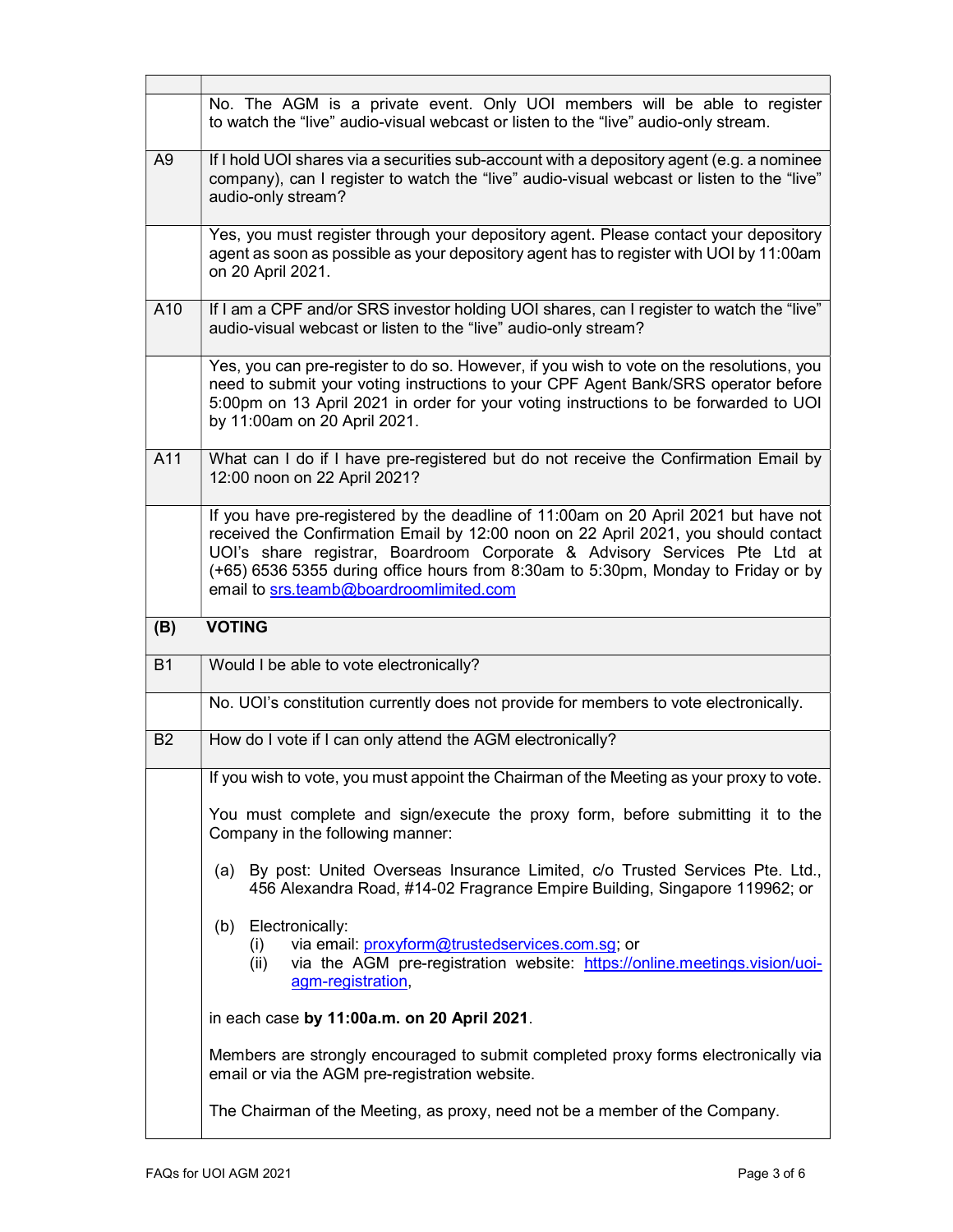|                | CPF or SRS investors who wish to appoint the Chairman of the Meeting as proxy to<br>vote for them should submit their voting instructions to their respective Agent<br>Banks/SRS operators by 5:00pm on 13 April 2021 in order for their voting instructions<br>to be forwarded to UOI by 11:00am on 20 April 2021.<br>If you appoint the Chairman of the Meeting as your proxy, you must give specific |
|----------------|---------------------------------------------------------------------------------------------------------------------------------------------------------------------------------------------------------------------------------------------------------------------------------------------------------------------------------------------------------------------------------------------------------|
|                | instructions as to voting, or abstentions from voting, in respect of a resolution in the<br>proxy form, failing which the appointment of the Chairman of the Meeting as proxy for<br>that resolution will be treated as invalid.                                                                                                                                                                        |
| B <sub>3</sub> | Where can I find the proxy form?                                                                                                                                                                                                                                                                                                                                                                        |
|                | A copy of the proxy form has been sent to every member. You can also download the<br>proxy form at the:                                                                                                                                                                                                                                                                                                 |
|                | Company's website: www.uoi.com.sg/uoi/index.html; or<br>(a)<br>SGX-ST website: www.sgx.com/securities/company-announcements; or<br>(b)                                                                                                                                                                                                                                                                  |
|                | AGM pre-registration website:<br>(c)                                                                                                                                                                                                                                                                                                                                                                    |
|                | https://online.meetings.vision/uoi-agm-registration                                                                                                                                                                                                                                                                                                                                                     |
| <b>B4</b>      | Is there a deadline to submit my proxy form?                                                                                                                                                                                                                                                                                                                                                            |
|                | Yes, the deadline for submission of proxy form is 11:00am on 20 April 2021.                                                                                                                                                                                                                                                                                                                             |
|                | CPF and SRS investors - Please refer to A10 and B2 above.                                                                                                                                                                                                                                                                                                                                               |
| B <sub>5</sub> | How do I withdraw my proxy form that I had submitted previously?                                                                                                                                                                                                                                                                                                                                        |
|                | To withdraw a proxy form that has been submitted, please send an email to<br>proxyform@trustedservices.com.sg to notify the Company of the withdrawal before<br>11:00am on 20 April 2021.                                                                                                                                                                                                               |
| (C)            | ASKING QUESTIONS PRIOR TO THE AGM                                                                                                                                                                                                                                                                                                                                                                       |
| C <sub>1</sub> | Can I ask questions at the AGM?                                                                                                                                                                                                                                                                                                                                                                         |
|                | You will not be able to ask questions at the AGM during the "live" audio-visual webcast<br>or "live" audio-only stream, and therefore it is important for you to submit your questions<br>in advance of the AGM.                                                                                                                                                                                        |
|                | You may submit question(s) related to the resolutions to be tabled for approval at the<br>AGM in advance of the AGM, in the following manner:                                                                                                                                                                                                                                                           |
|                | by email: uoiagm@uoi.com.sg; or<br>(a)                                                                                                                                                                                                                                                                                                                                                                  |
|                | by post: 3 Anson Road, #28-01 Springleaf Tower, Singapore 079909 (Attention:<br>(b)<br>Mr Aaron Cheong).                                                                                                                                                                                                                                                                                                |
|                | All questions must reach the Company by 5:00pm on 15 April 2021.                                                                                                                                                                                                                                                                                                                                        |
|                | To ensure that questions are received by the Company by 5:00pm on 15 April 2021,<br>you are strongly encouraged to submit questions via email.                                                                                                                                                                                                                                                          |
|                | When sending questions, you should also provide your full name<br>and<br>NRIC/Passport/Company Registration No. for verification. Mobile phone numbers<br>provided will help UOI to reach out more easily if clarification is required.                                                                                                                                                                 |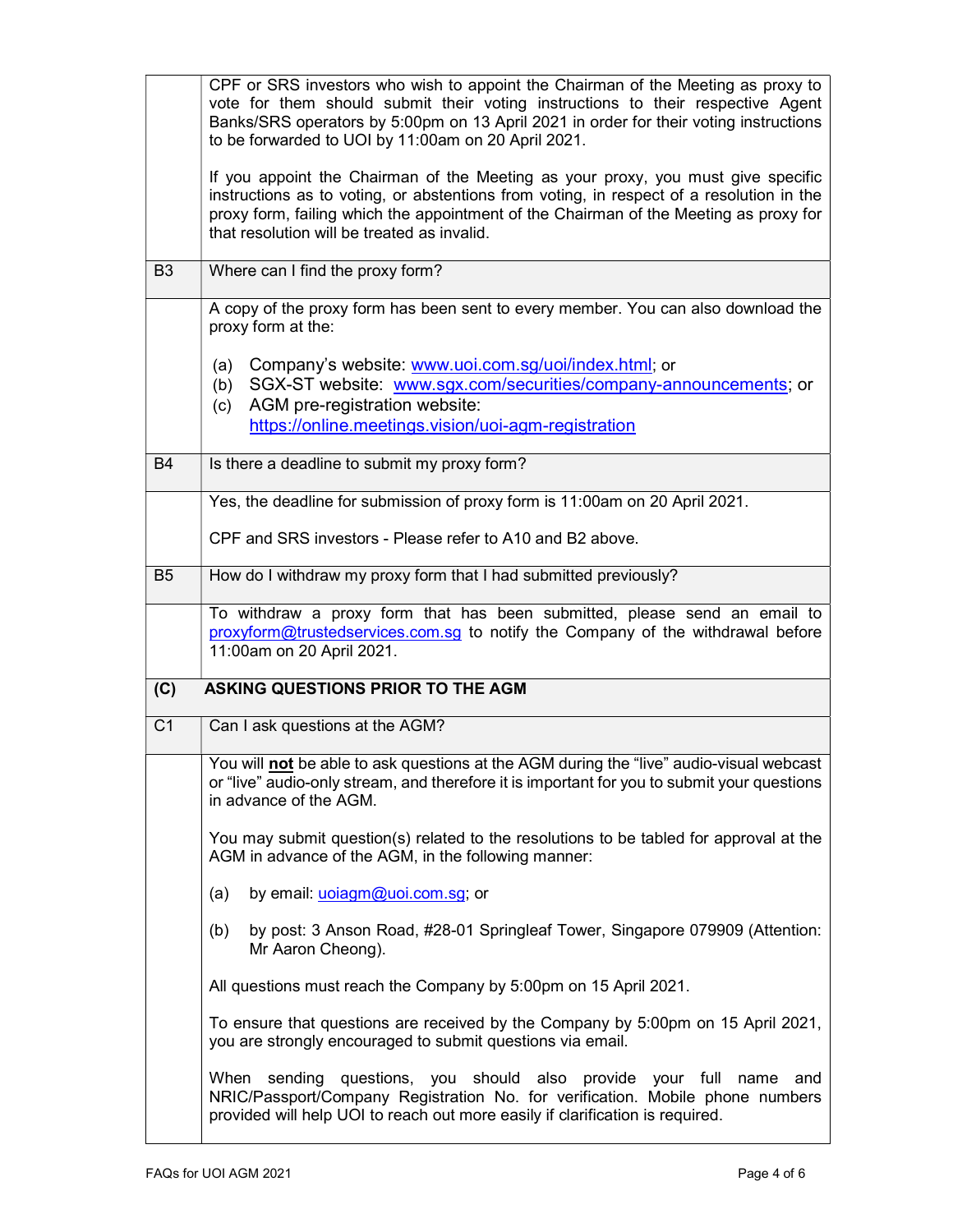|                | The Company will endeavour to address substantial and relevant questions received<br>from members before the AGM. Answers to substantial and relevant questions will be<br>published at www.uoi.com.sg/uoi/index.html and the SGX-ST website.                                                                                                                                                                                                                       |
|----------------|---------------------------------------------------------------------------------------------------------------------------------------------------------------------------------------------------------------------------------------------------------------------------------------------------------------------------------------------------------------------------------------------------------------------------------------------------------------------|
| C <sub>2</sub> | Is there a deadline to submit questions for the AGM?                                                                                                                                                                                                                                                                                                                                                                                                                |
|                | All questions must reach the Company by 5:00 pm on 15 April 2021.                                                                                                                                                                                                                                                                                                                                                                                                   |
| C <sub>3</sub> | Would all my questions be answered?                                                                                                                                                                                                                                                                                                                                                                                                                                 |
|                | The Company will endeavour to address substantial and relevant questions received<br>from members before the AGM. Answers to substantial and relevant questions will be<br>published at www.uoi.com.sg/uoi/index.html and the SGX-ST website.                                                                                                                                                                                                                       |
| (D)            | <b>ACCESSING THE "LIVE" AGM PROCEEDINGS</b>                                                                                                                                                                                                                                                                                                                                                                                                                         |
| D <sub>1</sub> | When will I receive the log-in credentials/toll-free telephone number?                                                                                                                                                                                                                                                                                                                                                                                              |
|                | Authenticated registrants will receive an email by 12:00 noon on 22 April 2021 which<br>will contain a unique user ID and password, the link to access the "live" audio-visual<br>webcast or a toll-free telephone number (toll-free applies to landline only; toll charges<br>may apply if using mobile) and a conference code to access the "live" audio-only stream<br>of the AGM proceedings (Confirmation Email).                                              |
|                | Shareholders who do not receive an email by 12:00 noon on 22 April 2021 but have<br>registered by 11:00am, 20 April 2021 should contact our share registrar, Boardroom<br>Corporate & Advisory Services Pte. Ltd. at (+65) 6536 5355 during office hours from<br>8:30am to 5:30pm, Monday to Friday or by email to srs.teamb@boardroomlimited.com.                                                                                                                  |
| D <sub>2</sub> | How do I access the AGM proceedings?                                                                                                                                                                                                                                                                                                                                                                                                                                |
|                | The AGM will start at 11.00 a.m. on 23 April 2021.                                                                                                                                                                                                                                                                                                                                                                                                                  |
|                | Registrants who receive the Confirmation Email can either log in to watch the "live"<br>audio-visual webcast or dial in to listen to the "live" audio-only stream.                                                                                                                                                                                                                                                                                                  |
|                | <b>Audio-visual webcast</b><br>Click on the URL link indicated in the Confirmation Email.<br>$\bullet$<br>Key in the unique user ID and password provided in the Confirmation Email when<br>$\bullet$<br>prompted.<br>The "live" audio-visual webcast will start when the AGM commences at 11:00am<br>$\bullet$                                                                                                                                                     |
|                | Audio-only stream<br>Call the toll-free telephone number indicated in the Confirmation Email (toll-free<br>applies to landline only; toll charges may apply if using mobile) using the telephone<br>number you have registered with.<br>Key in the conference code provided in the Confirmation Email when prompted.<br>$\bullet$<br>The telephone line will open from 10:45am onwards. You will be put on hold until<br>$\bullet$<br>the AGM commences at 11:00am. |
| D <sub>3</sub> | What do I need to watch the webcast?                                                                                                                                                                                                                                                                                                                                                                                                                                |
|                | You will require an internet enabled device such as a computer, mobile phone or tablet<br>to view the webcast. Ensure you are connected to Wi-Fi as viewing the webcast can<br>consume a large amount of data.                                                                                                                                                                                                                                                      |